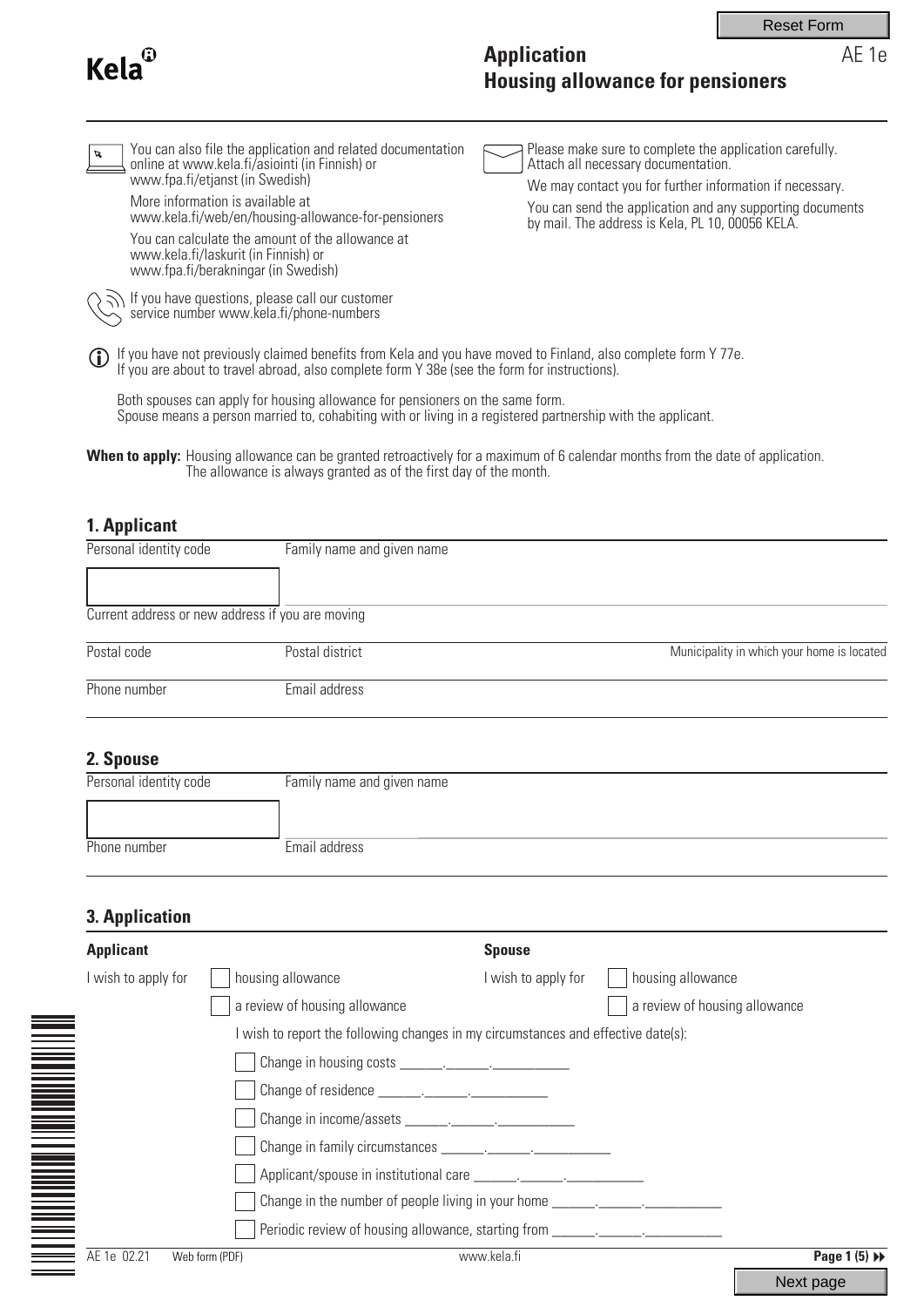#### **4. Income**



| Jext page |
|-----------|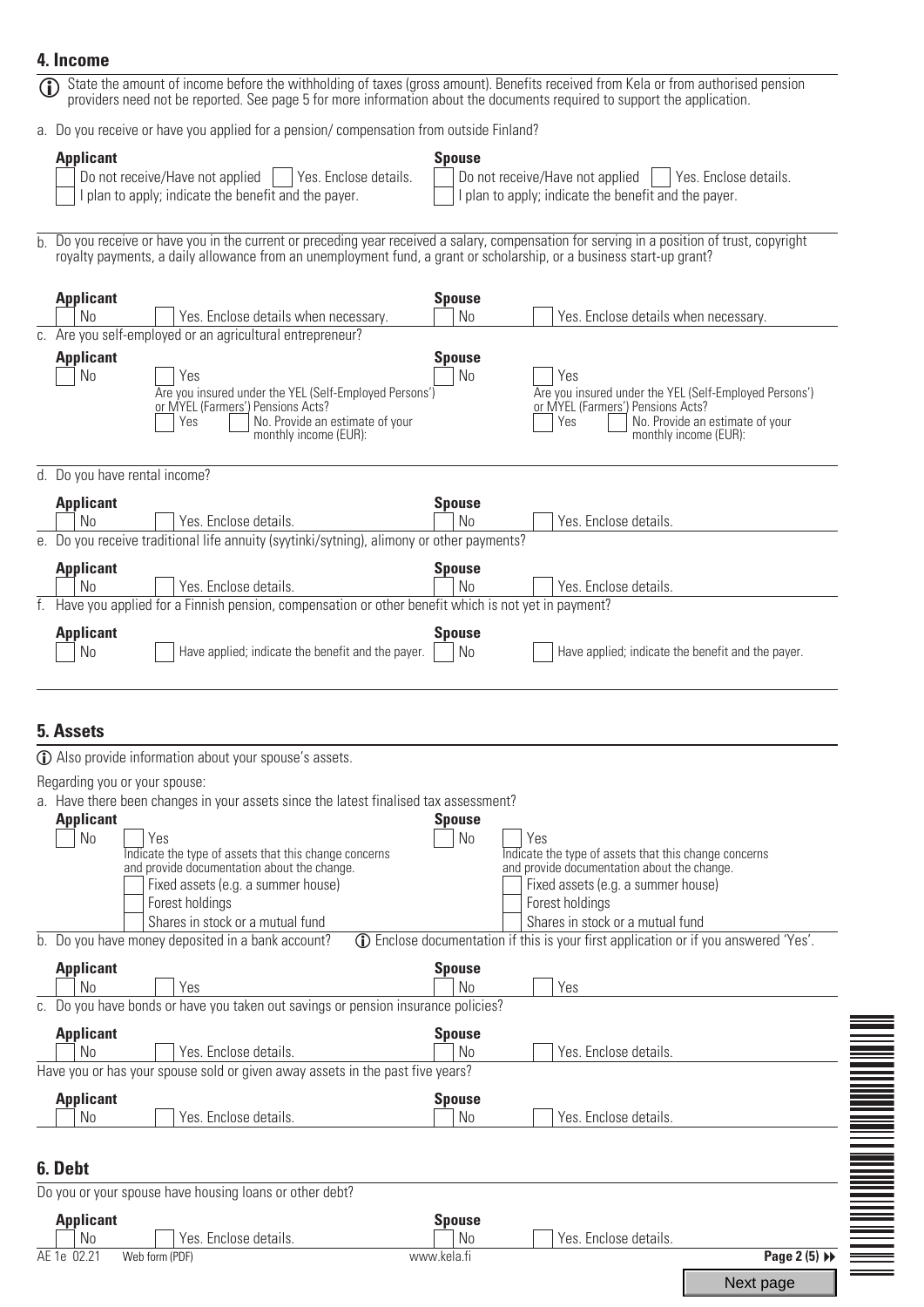## **7. Payment details**

L Payment details for your spouse are required only if he/she is applying as well.

Applicant's account number (indicate even if the allowance is paid out to the landlord)

| Housing allowance is paid out to<br>the applicant  | the landlord                                                                                         | Retroactive allowance payments are paid out to<br>the landlord<br>the applicant                                                           |
|----------------------------------------------------|------------------------------------------------------------------------------------------------------|-------------------------------------------------------------------------------------------------------------------------------------------|
|                                                    | Landlord's account number (state only if the allowance is paid to the landlord) and reference number |                                                                                                                                           |
|                                                    |                                                                                                      |                                                                                                                                           |
|                                                    |                                                                                                      |                                                                                                                                           |
| <b>8. Residential details</b>                      |                                                                                                      |                                                                                                                                           |
| section 9.                                         |                                                                                                      | I wish to apply for a review of the housing allowance. My residential details are unchanged. If you selected this, please move on to      |
| I wish to apply for a housing allowance for        | other rental home                                                                                    |                                                                                                                                           |
| a rental home, which is                            | a unit in an assisted<br>living/housing service<br>facility                                          | subleased flatr<br>a single-family<br>place in a<br>dormitory/<br>shelter<br>(except sublease) $\Box$ or apartment<br>house               |
|                                                    | other, please specify:                                                                               |                                                                                                                                           |
|                                                    | Enclose the rental agreement/lease                                                                   |                                                                                                                                           |
|                                                    | Landlord's name, address and phone number                                                            |                                                                                                                                           |
|                                                    |                                                                                                      |                                                                                                                                           |
|                                                    |                                                                                                      |                                                                                                                                           |
|                                                    |                                                                                                      |                                                                                                                                           |
| a part-ownership home<br>a right-of-occupancy home |                                                                                                      |                                                                                                                                           |
| an owner-occupied home, which is                   | a single-family house                                                                                | a unit in a housing cooperative; name of the housing cooperative:                                                                         |
|                                                    |                                                                                                      |                                                                                                                                           |
|                                                    |                                                                                                      |                                                                                                                                           |
|                                                    |                                                                                                      |                                                                                                                                           |
| The home is owned by                               |                                                                                                      |                                                                                                                                           |
| the applicant                                      | someone else, please specify:                                                                        |                                                                                                                                           |
|                                                    |                                                                                                      |                                                                                                                                           |
|                                                    |                                                                                                      |                                                                                                                                           |
|                                                    | Total living area: _____________ sqm ___________ rooms and a kitchen/kitchenette                     |                                                                                                                                           |
|                                                    |                                                                                                      |                                                                                                                                           |
|                                                    |                                                                                                      |                                                                                                                                           |
| 9. Other persons sharing the residence             |                                                                                                      |                                                                                                                                           |
| Are any rooms rented out?                          |                                                                                                      |                                                                                                                                           |
| No                                                 |                                                                                                      |                                                                                                                                           |
|                                                    | Name of the subtenant and monthly rent (EUR) Enclose details                                         |                                                                                                                                           |
|                                                    |                                                                                                      | The applicant and his/her spouse share the residence with the persons named below. Indicate their contribution towards the housing costs. |
| Personal identity code                             | Name                                                                                                 | Share of housing costs or<br>amount in EUR per month                                                                                      |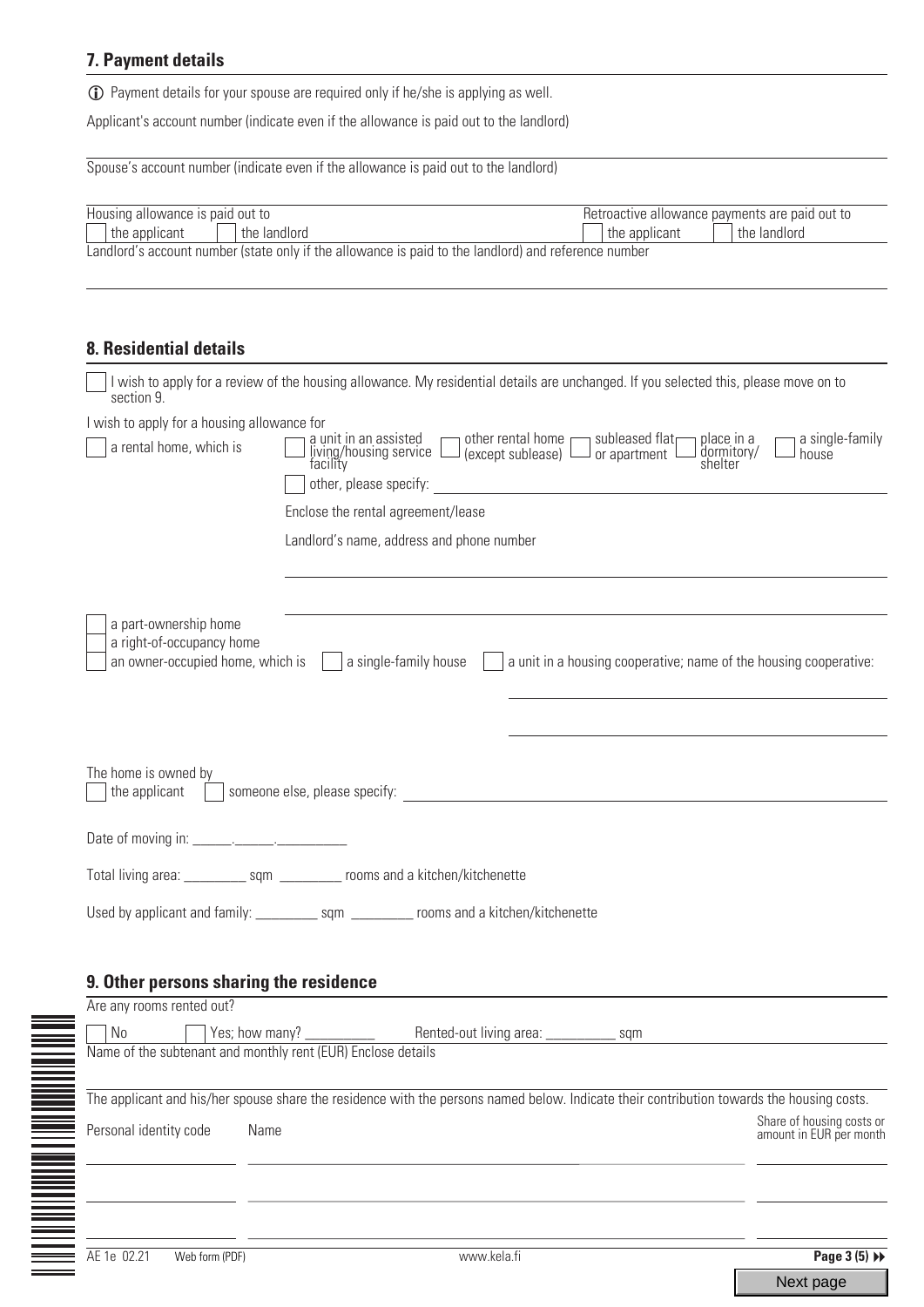# **10. Housing costs**

| I wish to apply for a review of the housing allowance. My housing costs have not changed since the previous decision was issued. If you<br>selected this, please move on to section 11.                                                                                                           |
|---------------------------------------------------------------------------------------------------------------------------------------------------------------------------------------------------------------------------------------------------------------------------------------------------|
| <b>1</b> Enclose all necessary documentation. See the following page for information about the documents needed to accompany your application.                                                                                                                                                    |
| Rent or maintenance charge: EUR ______________________ per month starting from _______________________________                                                                                                                                                                                    |
| Water charge per person:                                                                                                                                                                                                                                                                          |
| Is a water-flow meter installed in your home? $\vert$ No<br>Yes                                                                                                                                                                                                                                   |
| The rent or maintenance charge includes the following:                                                                                                                                                                                                                                            |
| <b>1</b> If you live in single-family home that you own, you need not report water or heating costs.                                                                                                                                                                                              |
| Heating<br>Yes<br>N <sub>0</sub><br>Water<br>Yes<br>No<br>Electricity<br>Yes<br>N <sub>0</sub>                                                                                                                                                                                                    |
| Does the rent or maintenance charge include other payments (e.g. for sauna, parking or laundry room)?<br>No<br>Yes; please specify                                                                                                                                                                |
|                                                                                                                                                                                                                                                                                                   |
| The house was built/modernised $\vert$   before 1974   in or after 1974<br><b>1</b> If the house has been modernised, tick the box corresponding to the time of modernisation and not the time when the house was built.<br>Ground rent for single-family house: EUR ___________________ per year |
| 11. Joint household / separate households                                                                                                                                                                                                                                                         |
| Do you live with your spouse?<br>No<br>Yes                                                                                                                                                                                                                                                        |
| If you live apart from your spouse, indicate the date of separation.                                                                                                                                                                                                                              |
| Reason for living apart                                                                                                                                                                                                                                                                           |
| End of relationship                                                                                                                                                                                                                                                                               |
| Institutional care                                                                                                                                                                                                                                                                                |
| Other reason; please specify (e.g. working or studying in another city or town)                                                                                                                                                                                                                   |
| 12. Hospital or other institutional care                                                                                                                                                                                                                                                          |
| Are you now or have you during the last six months been in hospital or other institutional care lasting at least three months?                                                                                                                                                                    |
| <b>Applicant</b><br><b>Spouse</b>                                                                                                                                                                                                                                                                 |

| <b>Applicant</b> |                             | <b>Spouse</b> |                             |                            |                                                                                                                |
|------------------|-----------------------------|---------------|-----------------------------|----------------------------|----------------------------------------------------------------------------------------------------------------|
| N <sub>0</sub>   | Yes; time and place of care | No            | Yes; time and place of care |                            |                                                                                                                |
|                  |                             |               |                             |                            |                                                                                                                |
|                  |                             |               |                             |                            | NA MANUS MANUS MANUS MANUS MANUS MANUS MANUS MANUS MANUS MANUS MANUS MANUS MANUS MANUS MANUS MANUS MANUS MANUS |
| AE 1e 02.21      | Web form (PDF)              | www.kela.fi   |                             | Page 4 $(5)$ $\rightarrow$ |                                                                                                                |

Next page